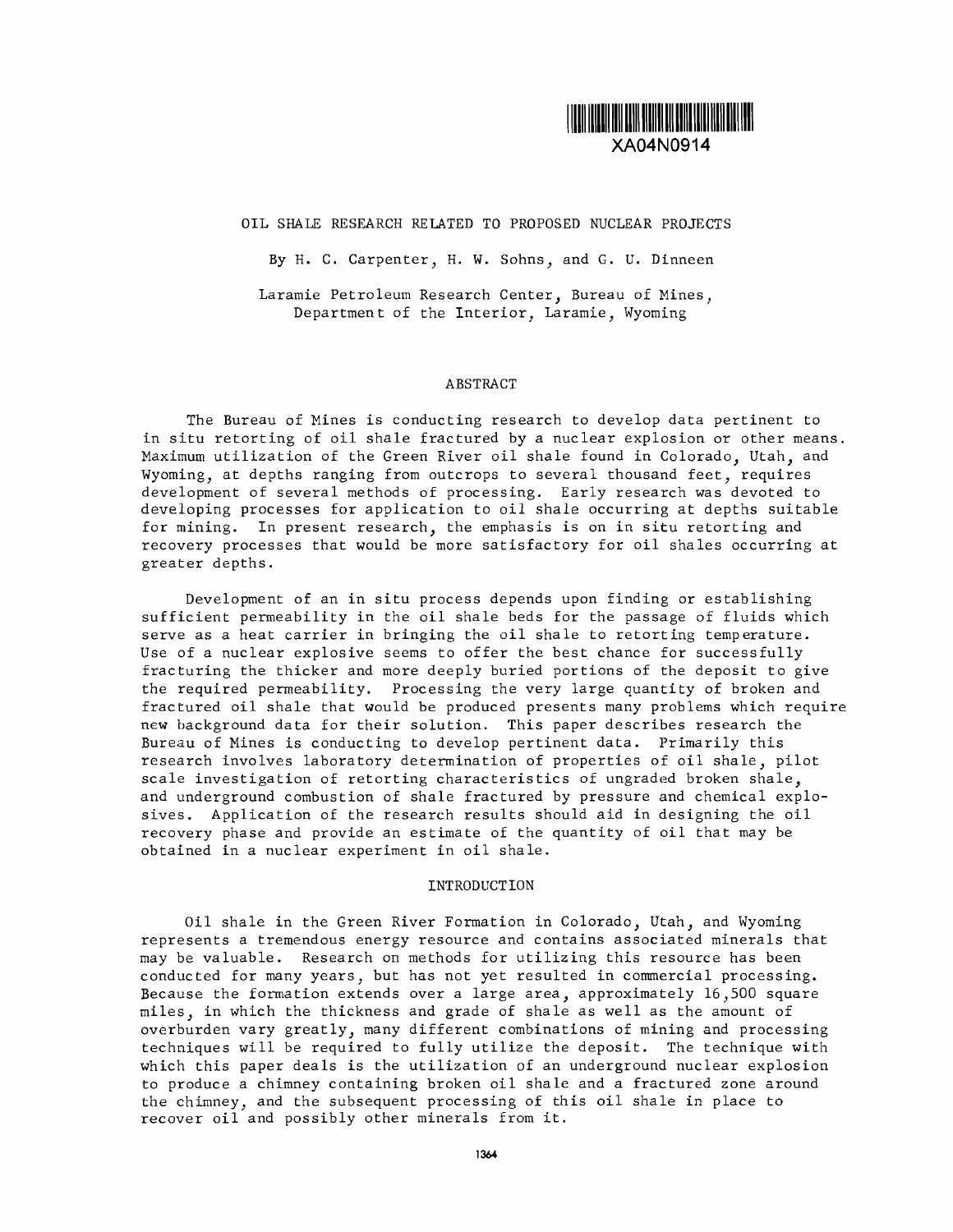The possibility of using a nuclear explosive in oil shale has been actively considered for over 10 years, and numerous papers concerning it have been published  $(1-2)^{\frac{1}{n}}$ . In these publications it has frequently been necessary to base much of the discussion on assumptions, as this is a new concept for which background data are not available. This is particularly true for underground processing because practically all of the extensive oil shale research in the past has been devoted to mining and aboveground retorting. Only in recent years has research designed to provide some of the background data required to evaluate the potential of the nuclear approach been undertaken. In this paper we will discuss the present research program of the Bureau of Mines to obtain this type of data, the results so far achieved, and the significance of these results to the nuclear approach for utilizing oil shale.

### RESEARCH PROGRAM RELATED TO NUCLEAR EXPERIMENTS IN OIL SHALE

Two types of research are being conducted relating to the use of a nuclear explosive in oil shale. These are (1) resource evaluation to determine location, thickness and grade, physical properties, and chemical composition; and (2) engineering studies related to recovering shale oil from the deposit after it has been fractured by a nuclear explosive.

### Resource Evaluation

#### Location

The Green River oil shale formation covers about 16,500 square miles in Colorado, Wyoming, and Utah, as shown in Figure 1. The thickness of the shale and the amount of overburden vary widely throughout this area. Until a few years ago, most of the information about the deposit had been obtained from coreholes drilled where the deposit would be amenable to mining or from cuttings from wells that passed through the formation, for example, during drilling of oil and gas wells. The results did not give adequate information about the thick, deep shales that might be suitable for fracturing by a nuclear explosive; therefore, during the last several years, the Bureau of Mines and the Atomic Energy Commission drilled three holes to obtain such information in the north-central portion of the Piceance Creek Basin in Colorado. These are shown on Figure 1 as Colorado Coreholes 1, 2, and 3. The conditions in the vicinity of Corehole 3 seem to be suitable for the use of a nuclear explosive. These have been discussed previously  $(1-3)$ .

In addition to the coreholes in the Piceance Creek Basin, the Bureau of Mines has, during 1968-69, drilled Coreholes 1 and 1A in the Washakie Basin of southern Wyoming to see whether the deeper shales in this basin might be suitable for in situ recovery, using either nuclear or other fracturing techniques, Long sections of relatively low-grade oil shale were encountered. In general, the oil shales average only 10 to 15 gallons per ton. A selected 650-foot section has an assay averaging 11 gallons per ton. The leanness of the shales makes this site less attractive for initial development than other areas where the shales are richer.

Some support has also been given to an exploratory operation of the CER-Geonuclear Corporation and The Western Oil Shale Corporation in Utah. As a part of a feasibility study for the use of nuclear fracturing, these companies have drilled Utah EX-1 Corehole in the Uinta Basin. The Bureau's Laramie Petroleum Research Center cooperated by performing the assay work on the core. The data obtained are still being evaluated.

<sup>1/</sup> Underlined numbers in parentheses refer to items in the list of references at the end of this report.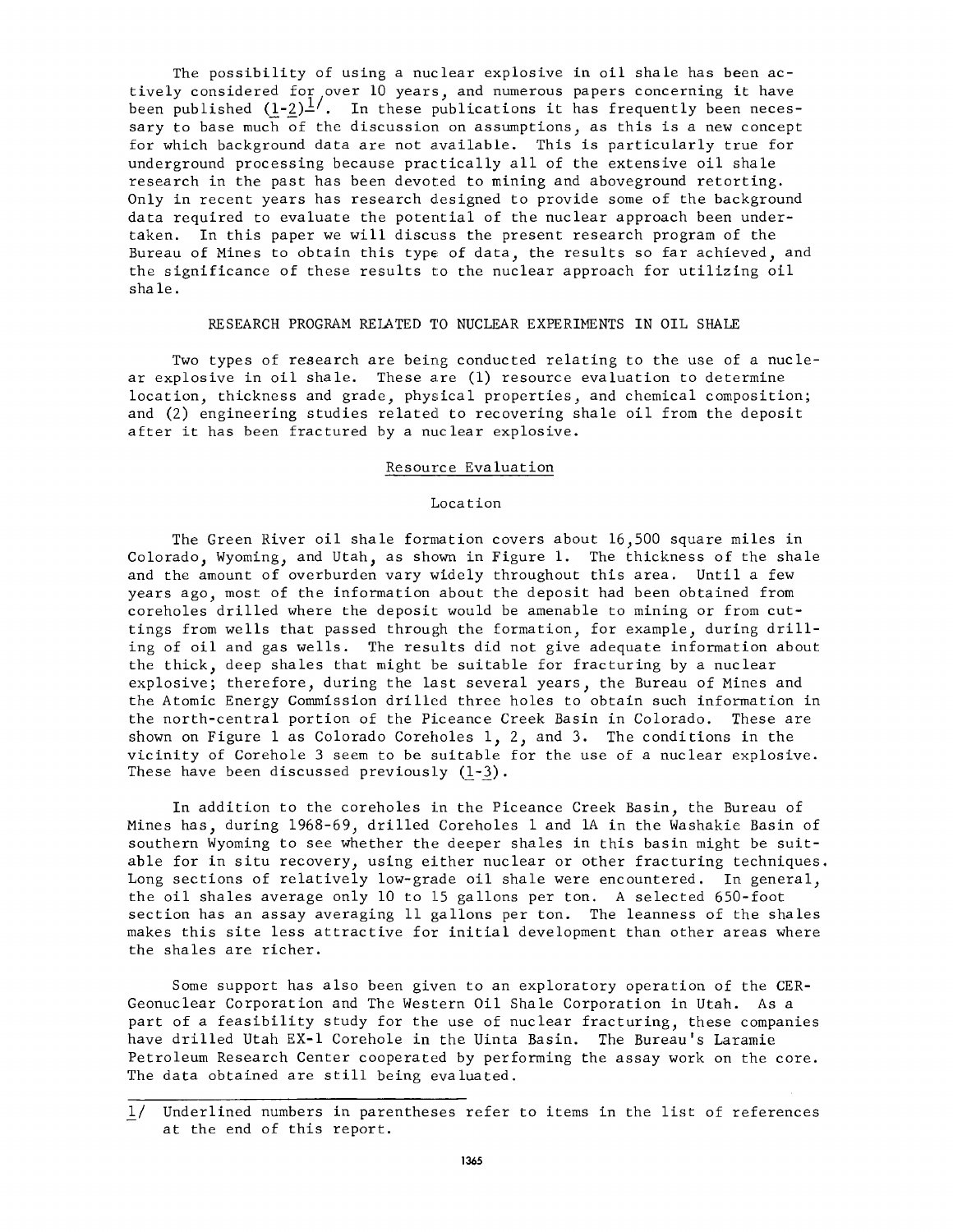### Physical Properties

Oil shale, as it occurs in nature, is a strong rock, having a compressive strength of about 10,000 psi. This is many times that required to withstand the stresses present in the column of rubble in a nuclear chimney. However, much of this strength, particularly in richer shales, comes from the organic material in the shale which will be altered or removed during the retorting process. Little is known regarding the structural response of oil shale as it is heated under compressive stress.

Research is being conducted, utilizing small cores and fragments, to evaluate the stress-strain-time-temperature relationships of oil shale under compressive stresses such as would exist in a nuclear chimney, and to study the effects of deformation on permeability (4). At present, the research has been on samples of richer-than-average material (35 to 64 gallons per ton), because it was thought that this type of material would be most troublesome in regard to structural changes. The results show that in these rich shales the organic matter is the predominant contributor to the oil shales' mechanical properties and structural response to heat and stress. For example, the compressive strength decreases from about 10,000 psi at ambient temperature to a few hundred psi at 725°F; samples can be sliced readily with a knife at 725°F, either perpendicular or parallel to the bedding plane; and the samples show extensive structural breakdown on heating in a stress-free environment. Although structural response of large masses of rubble cannot be predicted quantitatively from results on small specimens, these preliminary results do indicate that heat produces major structural responses in rich oil shales. The possible effects of these should be considered in designing underground processing experiments, both for a nuclear chimney and for the fractured area surrounding it.

### Composition

Green River oil shale is an organically rich, dolomitic limestone that was deposited in the beds of Eocene lakes. Much research has been conducted on the composition of the organic material in the shale, and most past efforts have been directed toward utilizing the resource by obtaining oil from it. Recently it has been found that several minerals occur in quantity in certain areas of the Piceance Creek Basin in the deeper-lying shales that might be suitable for exploitation using nuclear fracturing. At the present time, nahcolite (sodium bicarbonate) and dawsonite (sodium aluminum dihydroxy carbonate) appear to be the most significant of these minerals, and the possibility of recovering them needs to be considered in evaluating the nuclear approach. Pertinent research is still in the early stages since the occurrence of dawsonite in quantity was not reported until 1966 (5). The preliminary nature of such research is illustrated further by the fact that there has been a reliable method for quantitatively determining nahcolite and dawsonite only since publication of a paper by Smith and Young in August 1969 (6).

### Engineering Studies

# Oil Production

Production of oil from oil shale requires application of heat to raise the shale to retorting temperature, generally about 900°F, and to supply the heat of retorting (7). When heated to retorting temperatures, the organic materials in the oil shale are converted to about 65 percent liquid products, about 10 percent gas, and about 25 percent carbonaceous residue which remains behind on the inorganic portion of the shale. Combustion of the carbonaceous residue generally can provide adequate energy for the retorting process.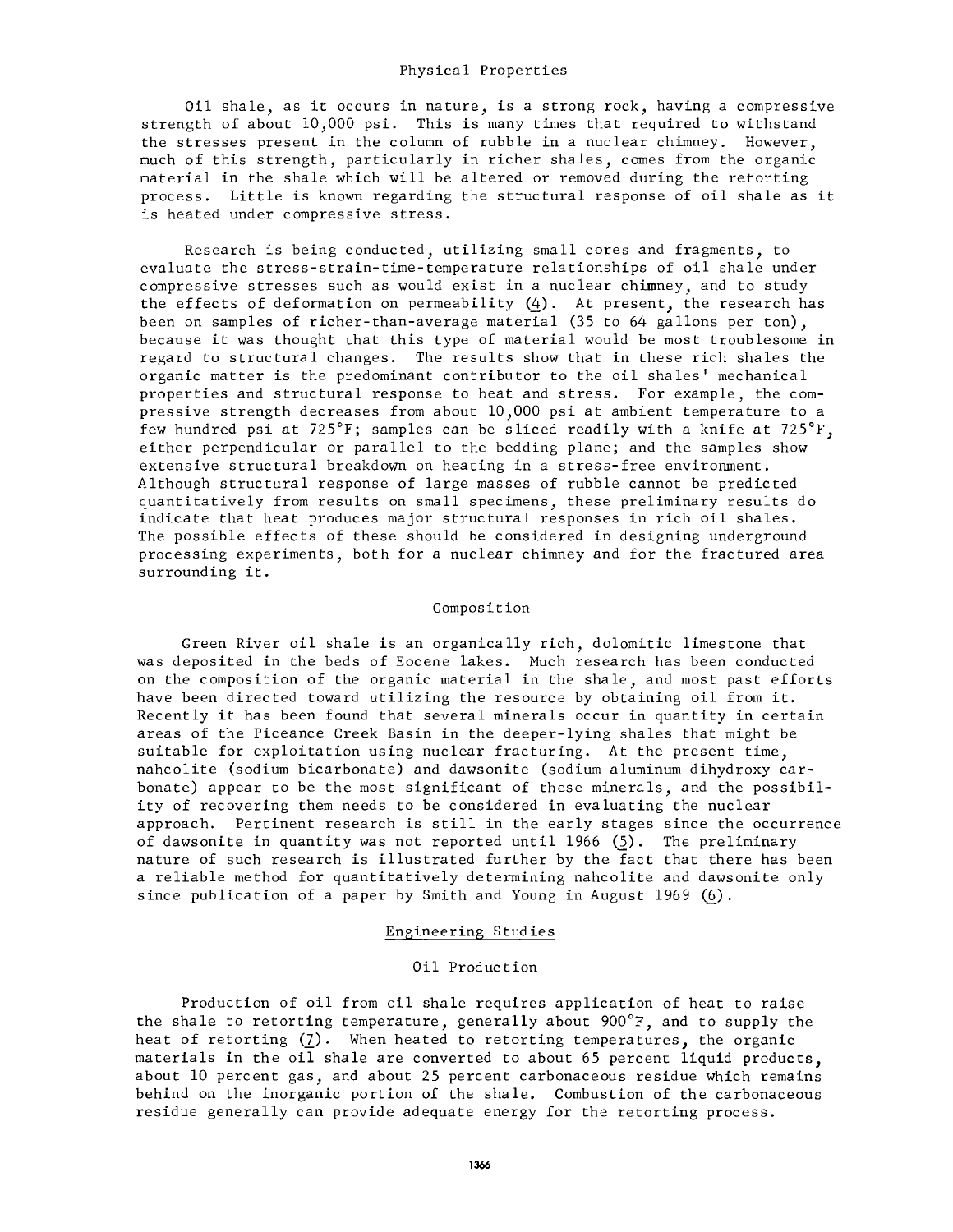During the last 25 years, the Bureau of Mines has conducted numerous investigations that gave results which can be directly related to retorting oil shale fractured by nuclear methods. The research includes the following studies which are of particular interest: (1) Aboveground retorting operations using the N-T-U retort at the Anvil Points, Colo., facility in the late 1940's and the current operation of the 10- and 150-ton retorts at the Laramie Petroleum Research Center; and (2) the present in situ field recovery experiments at Rock Springs, Wyo.

# Aboveground Retorting

N-T-U Retort. The N-T-U retorts designed and constructed by the Bureau in 1947 (8) were used to investigate such retorting process variables as air rate, recycle gas rate, shale particle size, and shale grade. The retorts were cylindrical steel vessels with tapered, firebrick linings. The internal diameter decreased from 10 feet 4 inches at the bottom to 8 feet 8 inches at the top. Average cross-sectional area was 70.7 square feet. Height from the grate to the dome was approximately 16 feet. These retorts normally were charged with about 40 tons of shale.

Because of extreme pressure drops, gas channeling, and lower oil yield when using a wide particle size range of shale, charges to the N-T-U retorts were generally screened to provide minus 3 inch to plus 1/2 inch material. The charge was ignited at the top, the combustion zone passed downward through the shale bed, and all gaseous and liquid products were removed from the bottom of the retort. High air rates increased the retorting rate (pounds of shale processed per hour per square foot of retort cross section), but an optimum air rate somewhat lower than 5 scfm/ft<sup>2</sup> of cross-sectional area was required to produce the maximum quantity of oil per ton of shale. Use of recycle gas in the process was not found to be beneficial. Oil yield was also shown to be a function of the grade of shale processed; that is, the percentage of oil recovered, based on assay values, increased with increasing shale grade.

Because of the rather closely sized charge of the N-T-U retorts, the results of this early research do not give all the information necessary for designing a recovery experiment in rubble produced by a nuclear explosive because the rubble will have a large particle-size range. Hence, a project to study the retorting characteristics of this type of material was started in 1965. Subsequently, retorts large enough to contain 10 tons and 150 tons of shale, respectively, have been constructed at the Laramie Petroleum Research Center.

10-Ton Retort. The 10-ton retort (Figure 2) is a small batch unit, similar in principle to an N-T-U retort, consisting of a cylindrical steel shell 6 feet in diameter by 12 feet tall. This shell surrounds a tapered refractory lining 6 inches thick at the bottom and 9 inches thick at the top. The retort has been operated on shale charges made up of mine-run material containing pieces as large as 20 inches in two dimensions with the third dimension generally being between 12 and 18 inches, but occasionally being as large as 36 inches. The oil content of the shale charges ranged from 21 to 48 gallons per ton. Properties of three charges covering the range indicated above are shown in Table 1. Air rates used in these experiments ranged from 0.5 to about 4  $\text{scfm}/\text{ft}^2$  of retort cross section. Recycle gas-to-air ratios ranged from 0:1 to 1:1. The 10-ton retort has been operated for a total of 30 experiments. Oil yields from these experiments varied widely and ranged up to a maximum of about 80 percent of Fischer assay.

Least squares methods were used to derive linear models relating operating variables to shale oil recovery  $(9)$ . Multiple regression analysis showed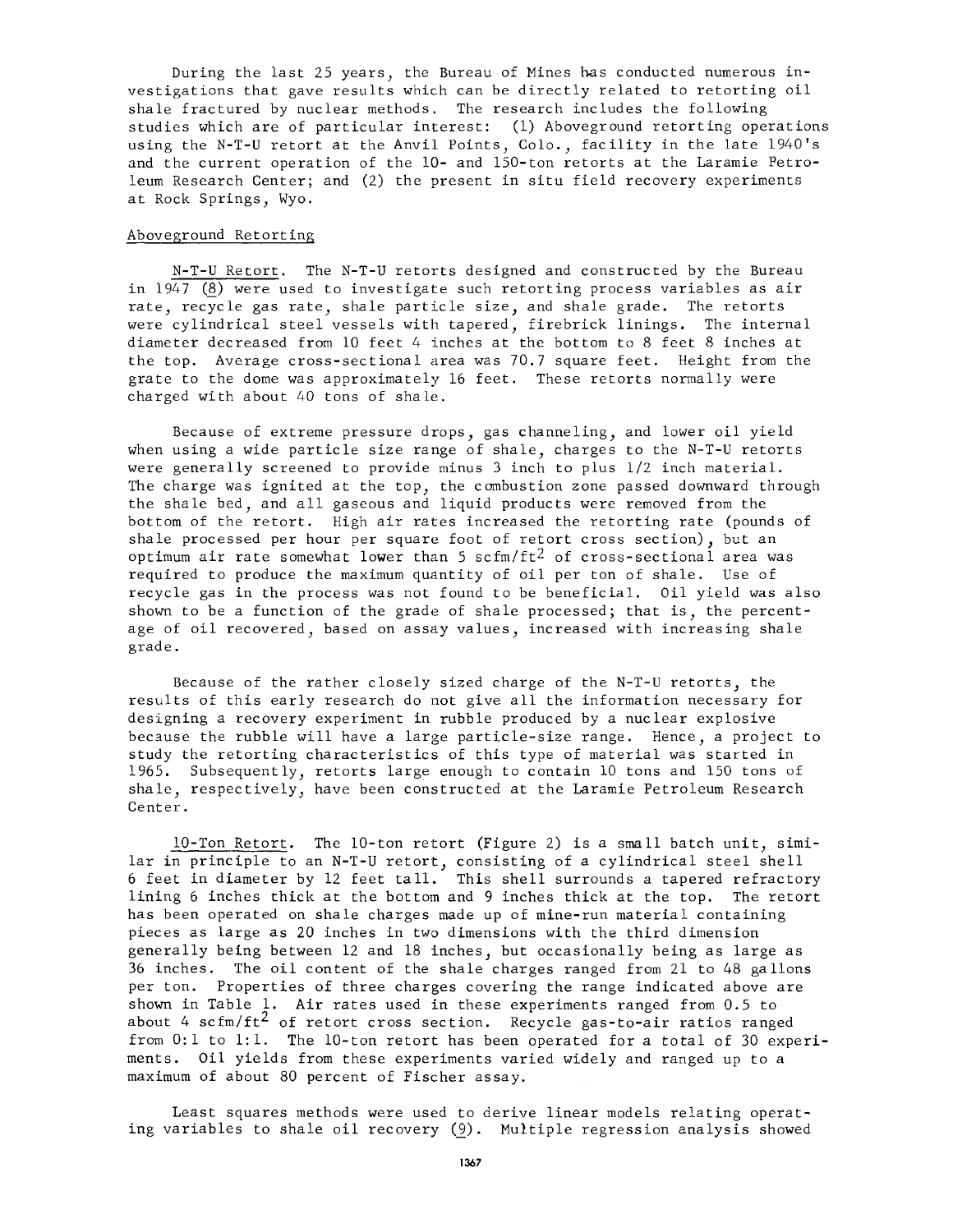

FIGURE 1. - Coreholes in the Green River Formation investigated for nuclear fracturing.



FIGURE 2. - 10-Ton retort.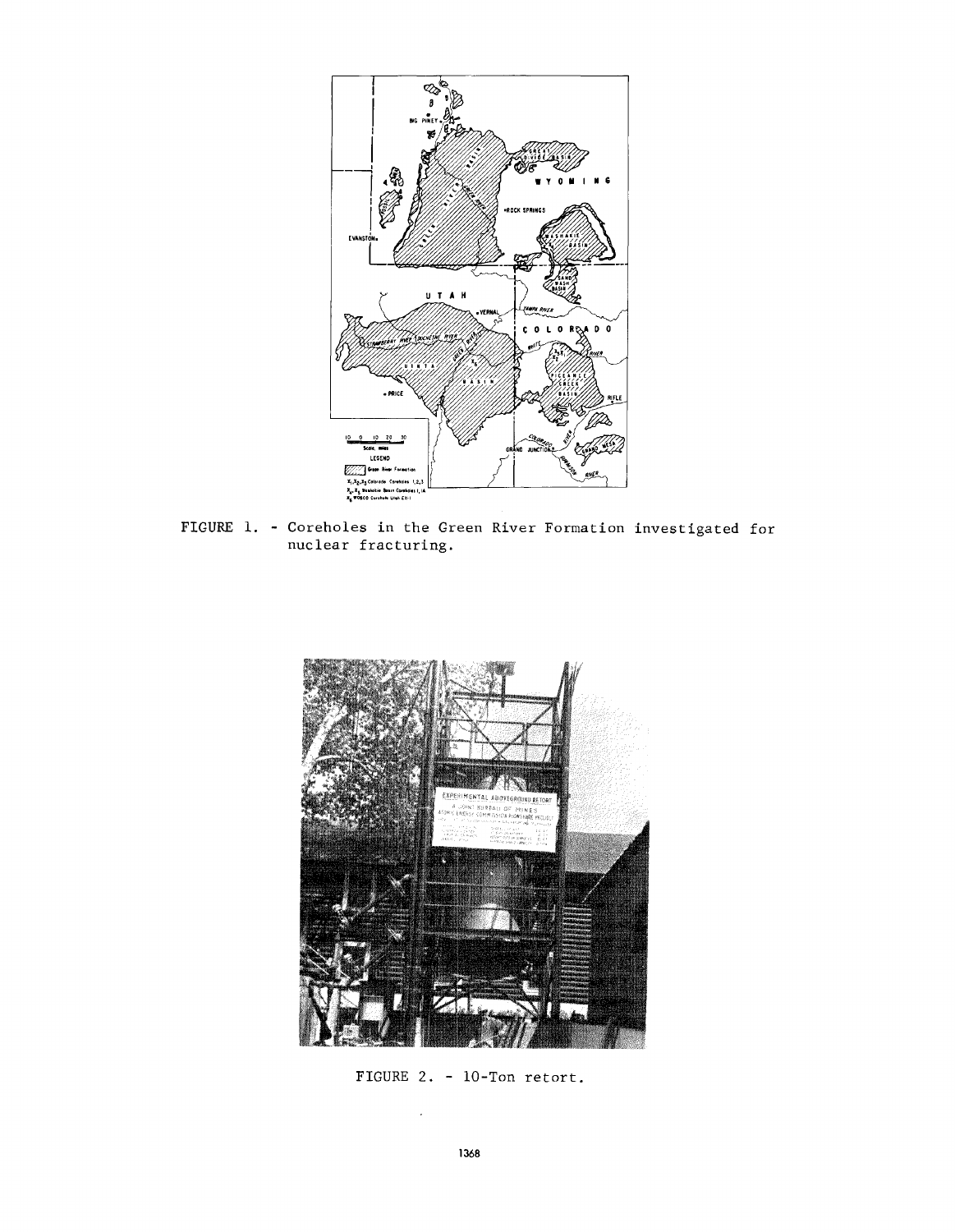|                                     | Charge number |       |       |
|-------------------------------------|---------------|-------|-------|
|                                     |               | 2     |       |
| Oil yield by Fischer assay, gal/ton | 21.7          | 30.8  | 48.0  |
| Water from Fischer assay, gal/ton   | 3.4           | 1.8   | 4.6   |
| Organic ultimate analysis, wt pct   |               |       |       |
| Carbon                              | 80.27         | 80.55 | 81.07 |
| Hydrogen                            | 12.86         | 11.79 | 11.30 |
| Nitrogen                            | 2.74          | 2.53  | 2.70  |
| Sulfur                              | 4.12          | 5.12  | 4.93  |
| Shale particle size, wt pct         |               |       |       |
| $+20$ inches                        |               | 29    | 17    |
| 12 to 20 inches                     | 5             | 18    | 21    |
| 6 to 12 inches                      | 22            | 16    | 10    |
| $\leq 6$ inches                     | 73            | 37    | 52    |

### Table I. - Properties of oil shale charges to 10-ton retort

that, over the ranges investigated, the most significant variables in the study were retorting temperature, recycle gas rate, and assay of the oil shale charge. Retorting temperature is not an independent variable, but depends on the primary variables as well as on heat lost to the surroundings. Further studies are planned to define these relationships.

150-Ton Retort. Because operation of the 10-ton retort on ungraded shale with a maximum size of approximately 20 inches gave recoveries approximately equivalent to those obtained on the N-T-U retort using closely graded shale, it was deemed advisable to determine the effect of scaling up the operation. To do this, a 150-ton retort (Figure 3) was constructed to operate on charges of ungraded material containing pieces up to a maximum of 4 feet on a side. The 150-ton retort is simply a larger version of the 10-ton retort and operates in the same manner with the combustion zone traveling downward through the shale bed. It has a cylindrical steel shell 12 feet in diameter by 45 feet tall, with a refractory lining consisting of 4 inches of insulating castable refractory next to the shell and 6 inches of high-density firebrick next to the charge.

One shakedown run has been made on the retort in which the charge consisted of mine-run, 25-gallon-per-ton shale, containing pieces as large as 3 feet on a side and weighing approximately 2 tons. In addition, the charge contained one 3-foot by 4-foot by 6-foot block of shale weighing 7500 pounds. Six thermocouples were imbedded in this block to permit comparing its heating rate with that of the surrounding bed. Retorting was completed after about  $3\frac{1}{2}$  weeks of operation, and the bed was cooled with recycle gas prior to discharge. No operating difficulties were encountered, and temperature histories show that the retorting and combustion fronts advanced uniformly through the bed with little or no channeling or fingering. Because the run was made primarily for shakedown purposes to determine the operability of the unit, operating conditions were varied widely without any attempt at optimization. Oil yield amounted to more than 60 percent of Fischer assay, a most encouraging figure because optimization can be expected to result in substantial improvement in oil yield.

### In Situ Processing

The rubble-filled chimney resulting from a nuclear explosion will be surrounded by a relatively large fractured area capable of yielding larger quantities of oil than the chimney. Development of successful methods to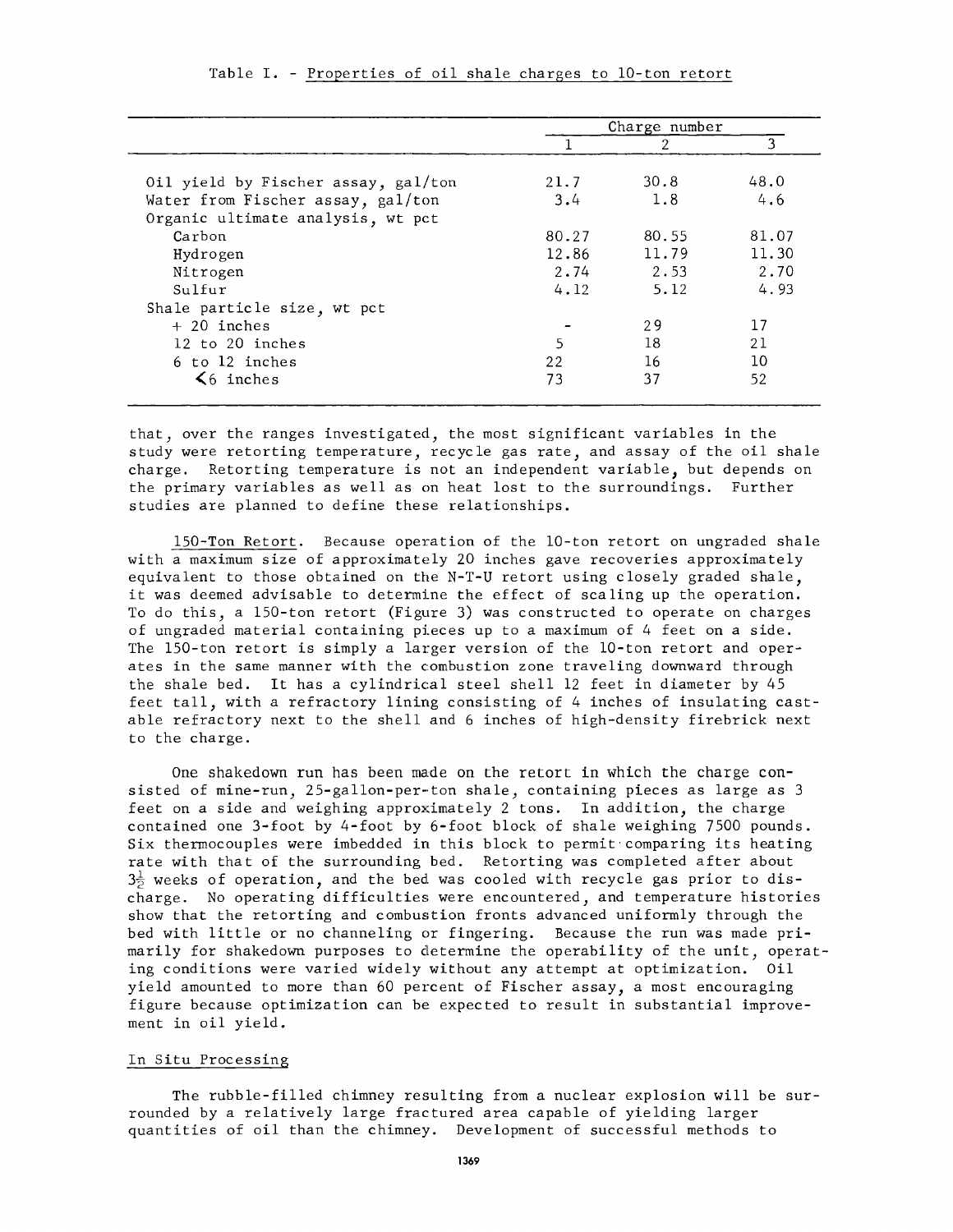process this fractured area will greatly enhance the possibility of successfully applying nuclear explosives to recovery of oil from oil shale. For several years the Bureau of Mines has been conducting in situ experiments near Rock Springs, Wyo., the primary purpose of which is to determine whether oil can be economically recovered from shale fractured by less drastic means than a nuclear explosion. The Rock Springs project was undertaken primarily to investigate non-nuclear approaches to in situ retorting of deposits that are too sparsely covered or too thin to be amenable to the nuclear approach; however the processing problems are closely related to those that can be expected in processing the fractured area surrounding a nuclear chimney.

Fracturing. In an effort to create sufficient permeability in a shale interval to allow ignition and support of a combustion zone, three techniques, used individually and in various combinations, were employed. These were  $(1)$ electrolinking, which is fracturing and/or weakening the formation with highvoltage electricity  $(10)$ ;  $(2)$  hydraulic fracturing with and without sand propping; and (3) fracturing with liquid and/or solid chemical explosives. Because these techniques in themselves are not of interest from the nuclear application standpoint, they are not discussed in detail in this paper.

Although no definitive method for evaluating the results of these fracturing treatments has been devised, flow testing with compressed air did give some information. It showed that electrolinking resulted in no substantial increase in permeability, but consecutive applications of hydraulic fracturing, sand propping, and explosive fracturing did. By injecting air into one of the wells fractured during this experiment, the following increases in permeability were observed:

|                                              | Injection pressure required   |
|----------------------------------------------|-------------------------------|
| Stage of experiment                          | to give flow rate of 700 mcfd |
|                                              |                               |
| After hydraulic fracturing                   | $100.0$ psig                  |
| After hydraulic fracturing and sand propping | $34.8$ psig                   |
| After explosive treatment                    | $2.2$ psig                    |

Underground Retorting. An in situ retorting experiment was performed at the Rock Springs site in the Tipton member of the Green River oil shale formation in a 20-foot-thick section from 68 through 87 feet below the surface. Potential oil yield from this shale section was determined by coring and performing Fischer assays on 1-foot intervals of the core. The 20-foot section, which averages about 22 gallons per ton, was fractured by a combination of the techniques mentioned in the preceding section  $(10-11)$ . The pattern of the wells utilized for the experiment is shown in Figure 4.

The oil shale formation was ignited in Well No. 5 by means of a propane burner. Air was injected into the well to supply oxygen for combustion of the propane and for combustion of the carbonaceous residue remaining on the retorted shale. After 2 weeks, the burner was shut off and combustion in the formation became self-sustaining, the organic material ,in the oil shale burning with air supplied from the surface. Combustion was then continued for an additional 4-week period. During the course of this retorting experiment, about 190 barrels of oil were recovered.

From this experiment it was concluded that (1) a combustion zone can be established in the fractured oil shale by use of air injection and a downhole burner; (2) this zone can be maintained and moved through the shale by injection of air; and (3) loss of permeability was not a major problem during this experiment at shallow depths and with the amount of permeability that had been created.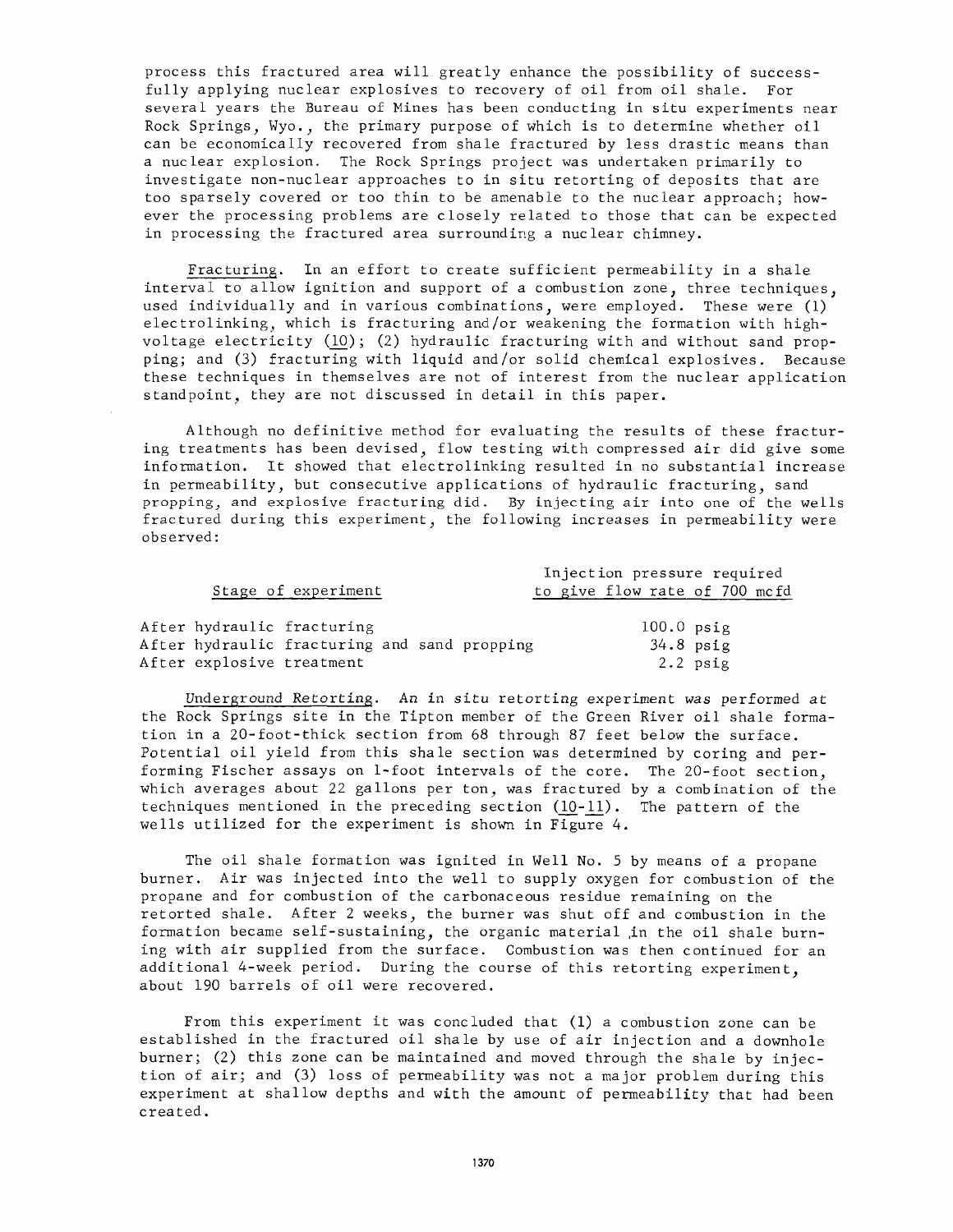

FIGURE 3.. - 150-Ton retort.



FIGURE 4. - Test well locations, Rock Springs Site 4,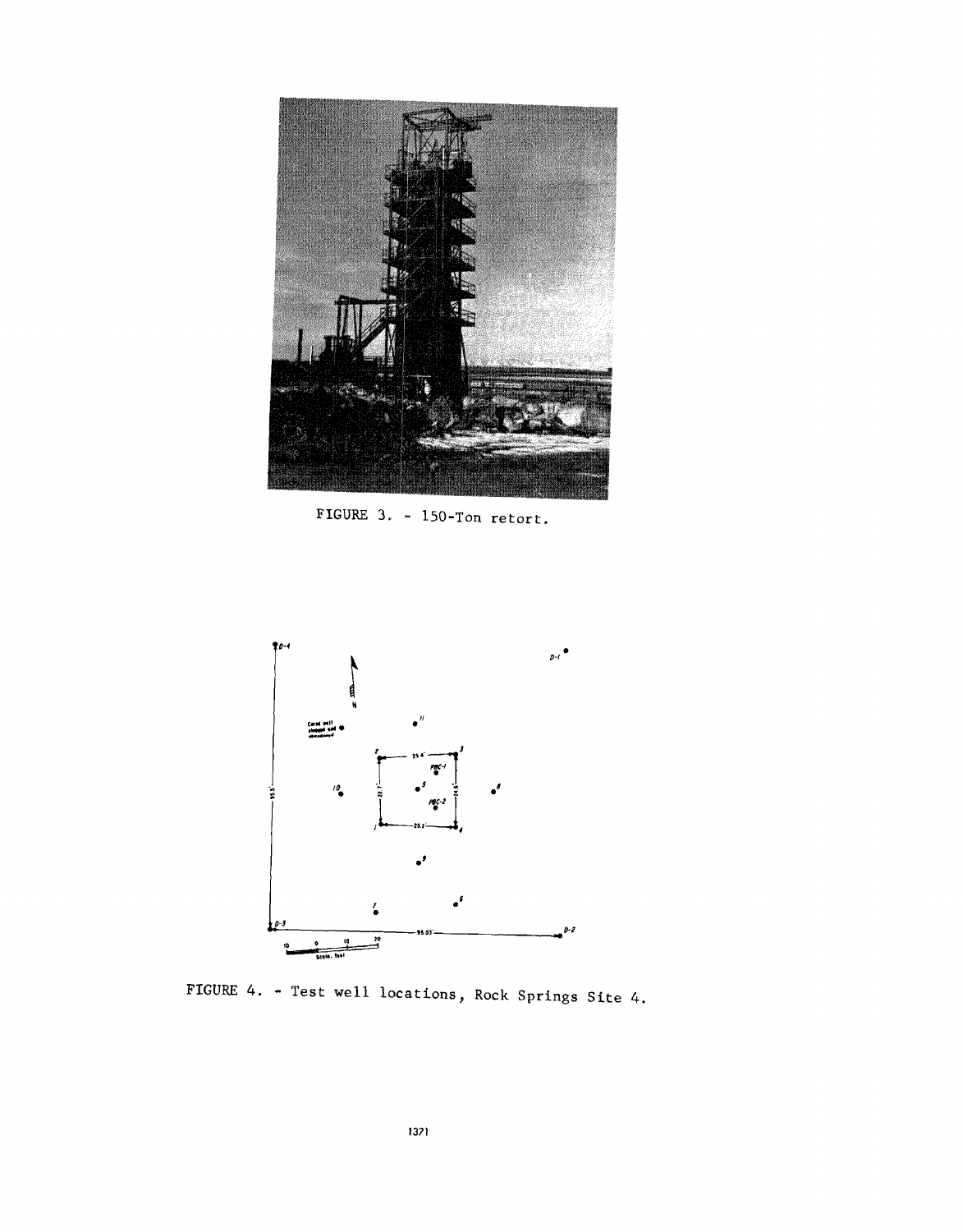Cores have been taken through the shale section in order to evaluate the areal and volumetric extent of the retorted zone. Examination of the cores is not complete, but preliminary results are given in Table II. These results

|        | Original | Post-burn assays |           |
|--------|----------|------------------|-----------|
| Depth, | assay,   | $PBC-1$ ,        | $PBC-2$ , |
| feet   | gal/ton  | gal/ton          | gal/ton   |
| 68     | 20.7     | 22.6             | 12.3      |
| 69     | 21.1     | 22.6             | 21.4      |
| 70     | 16.6     | 8.8              | 21.8      |
| 71     | 24.2     | 3.6              | 22.2      |
| 72     | 32.2     | 3.6              | 20.2      |
| 73     | 28.6     | 3.6              | 20.6      |
| 74     | 28.5     | 13.1             | 15.8      |
| 75     | 31.7     | 32.6             | 14.6      |
| 76     | 32.4     | 33.2             | 34.8      |
| 77     | 18.1     | 20.5             | 21.0      |
| 78     | 20.2     | 22.7             | 22.9      |
| 79     | 15.4     | 13.8             | 16.0      |
| 80     | 18.6     | 19.7             | 13.9      |
| 81     | 26.6     | 26.6             | 28.7      |
| 82     | 21.2     | 18.9             | 22.6      |
| 83     | 16.6     | 11.7             | 12.2      |
| 84     | 19.8     | 18.6             | 17.8      |
| 85     | 24.6     | 28.3             | 27.4      |
| 86     | 14.0     | 18.5             | 17.7      |
| 87     | 9.2      | 13.0             | 10.1      |

TABLE II. - Assays of cores from the in situ experiment

show that a thin but readily discernible retorted zone (70-74 feet) occurs at the location of one of the cores; a similar pattern is not evident at the other location, indicating that retorting did not proceed uniformly from the injection well.

# Oil Yields and Properties

Yields and properties of oils obtained from the N-T-U,  $10$ -ton, and in situ processes are given in Table III. The oil from the N-T-U retort has a

|                                                                                | $N-T-U$ | $10$ -ton | In situ       |
|--------------------------------------------------------------------------------|---------|-----------|---------------|
|                                                                                | retort  | retort    | experiment    |
| Oil yield $\frac{1}{2}$ , vol pct of Fischer assay                             | 79.7    | -80.4     | $\frac{2}{ }$ |
| Selected oil properties:                                                       |         |           |               |
| Specific gravity, $60^{\circ}/60^{\circ}$ F                                    | 0.932   | 0.915     | 0.874         |
| Pour point, <sup>o</sup> F                                                     | 90      | 70        | 20            |
| Viscosity, SUS at 100°F                                                        | 278     | 93        | 45            |
| Nitrogen, wt pct                                                               | 2.10    | 1.88      | 1.35          |
| Sulfur, wt pet                                                                 | 0.79    | 0.76      | 0.68          |
| Naphtha, vol pct of crude                                                      | 2.7     | 6.7       | 12.4          |
| Light distillate, vol pct of crude                                             | 16.5    | 18.5      | 43.4          |
| Heavy distillate, vol pct of crude                                             | 31.2    | 38.2      | 29.2          |
| Residuum, vol pct of crude                                                     | 49.6    | 35.5      | 12.0          |
| $1/011$ wield from the $N-T-II$ reterts represents wield from a production run |         |           |               |

TABLE III. - Oil yield and properties

\_1/ Oil yield from the N-T-U retorts represents yield from a production run. Yield from the 10-ton retort represents approximately the maximum yield obtained.

2/ Not determined.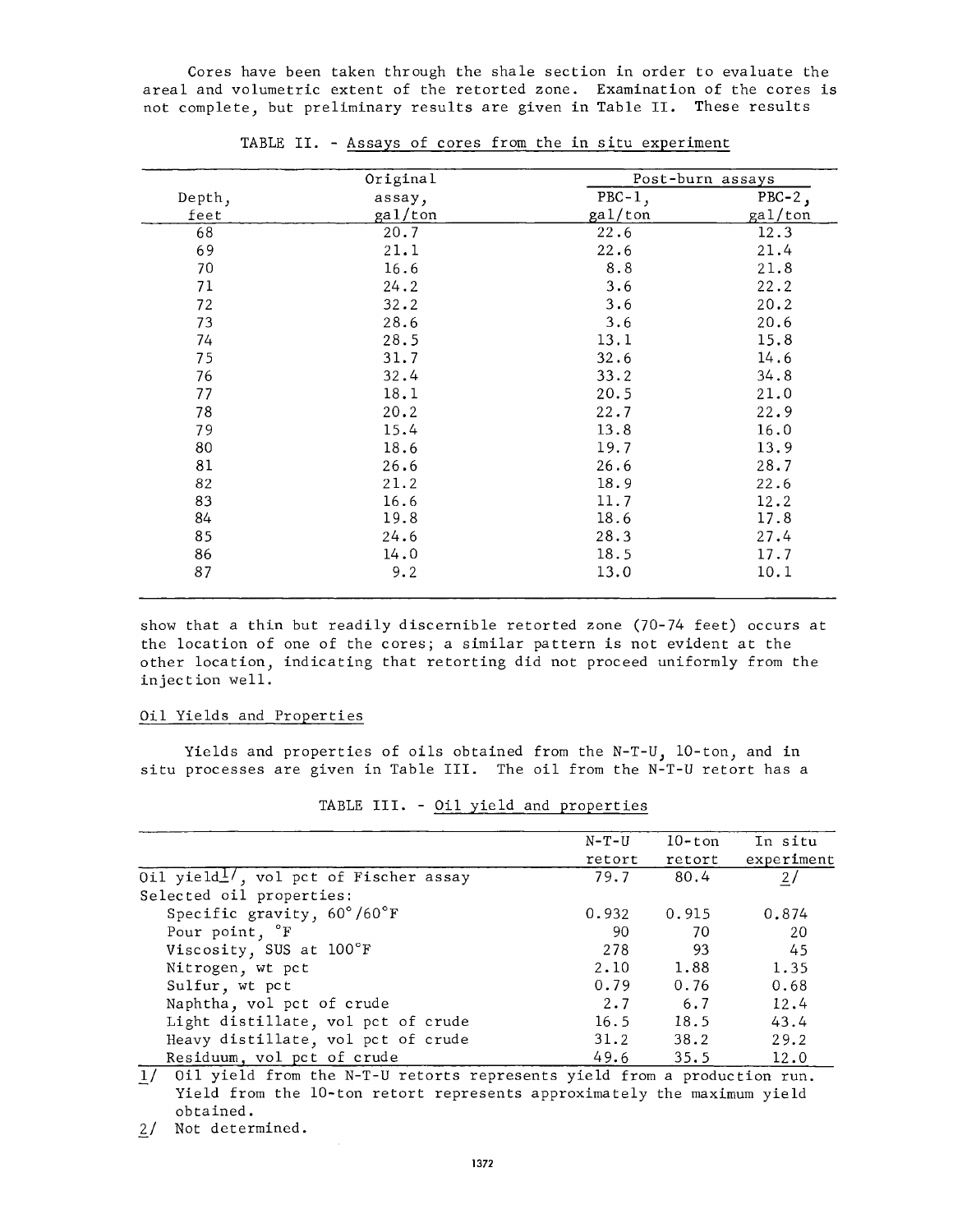high pour point and viscosity and large contents of nitrogen and residuum. The oil from the 10-ton retort has somewhat lower values for these properties. The oil from the in situ experiment has more desirable properties than those from the other two processes, as the pour point, viscosity, and amounts of nitrogen and residuum are all substantially lower. These changes may be due in part to secondary thermal cracking reactions.

### Minerals

In those areas where nahcolite and dawsonite occur, it appears that they are the principal minerals that should be considered in planning a nuclear experiment in oil shale. Nahcolite occurs in crystal masses from microscopic size to several feet in diameter and occasionally occurs in thin beds. Dawsonite, on the other hand, occurs in small crystals disseminated through the oil shale in continuous sections up to 800 feet thick.

Because of the large market for aluminum, the dawsonite, from which alumina has been produced in the laboratory, seems to be potentially the more valuable of the minerals. As discussed in a previous section, interest in dawsonite utilization is relatively new, and methods for economic processing are considered to be within the realm of possibility with further research. The rock in a nuclear chimney will be in fairly large pieces; hence, it will have relatively small surface area, and extraction of alumina before retorting to produce oil does not seem to offer much promise. Therefore, present research of interest from the nuclear application standpoint is directed toward determining what effect exposure to retorting temperatures has on the extractability of alumina and toward developing and evaluating extraction processes to see whether they may have potential economic value.

### Waste Materials

All of the problems that will be encountered in disposal of organic and inorganic wastes from shale processing cannot be established until a processing scheme has been developed. For example, they will be quite different depending on whether or not leaching has been used to recover the associated minerals discussed in the preceding section. However, waters produced during retorting will probably be reasonably similar for all processing schemes, so detailed studies of retort waters are being made to determine what compounds are present, to demonstrate whether any of these can be recovered profitably to offset waste disposal costs, and to develop methods of treatment to render the water innocuous. Consideration is being afforded to both (1) the water that will have to be treated and disposed of aboveground, and (2) the water that will be left underground and that must be handled in such a way as to prevent contamination of ground waters. Waters presently being studied have been obtained from the 10- and 150-ton retorts at Laramie and the in situ combustion experiments at Rock Springs.

### DISCUSSION AND CONCLUSIONS

Until the possibility of utilizing a nuclear explosive for fracturing oil shale was proposed some 10 years ago, most efforts to evaluate Green River formation oil shales were devoted to the portions that would be amenable to mining and aboveground retorting, as this was thought to be the only practical approach to the recovery of the resource. With the prospect of utilizing nuclear explosives, increased effort has been devoted during the last 10 years to examining the deeper-lying portions of the formation. Results obtained indicate that there is a very large quantity of oil potentially recoverable from portions of the formation that are sufficiently thick, deeply buried, and remote to be suitable for application of the nuclear approach.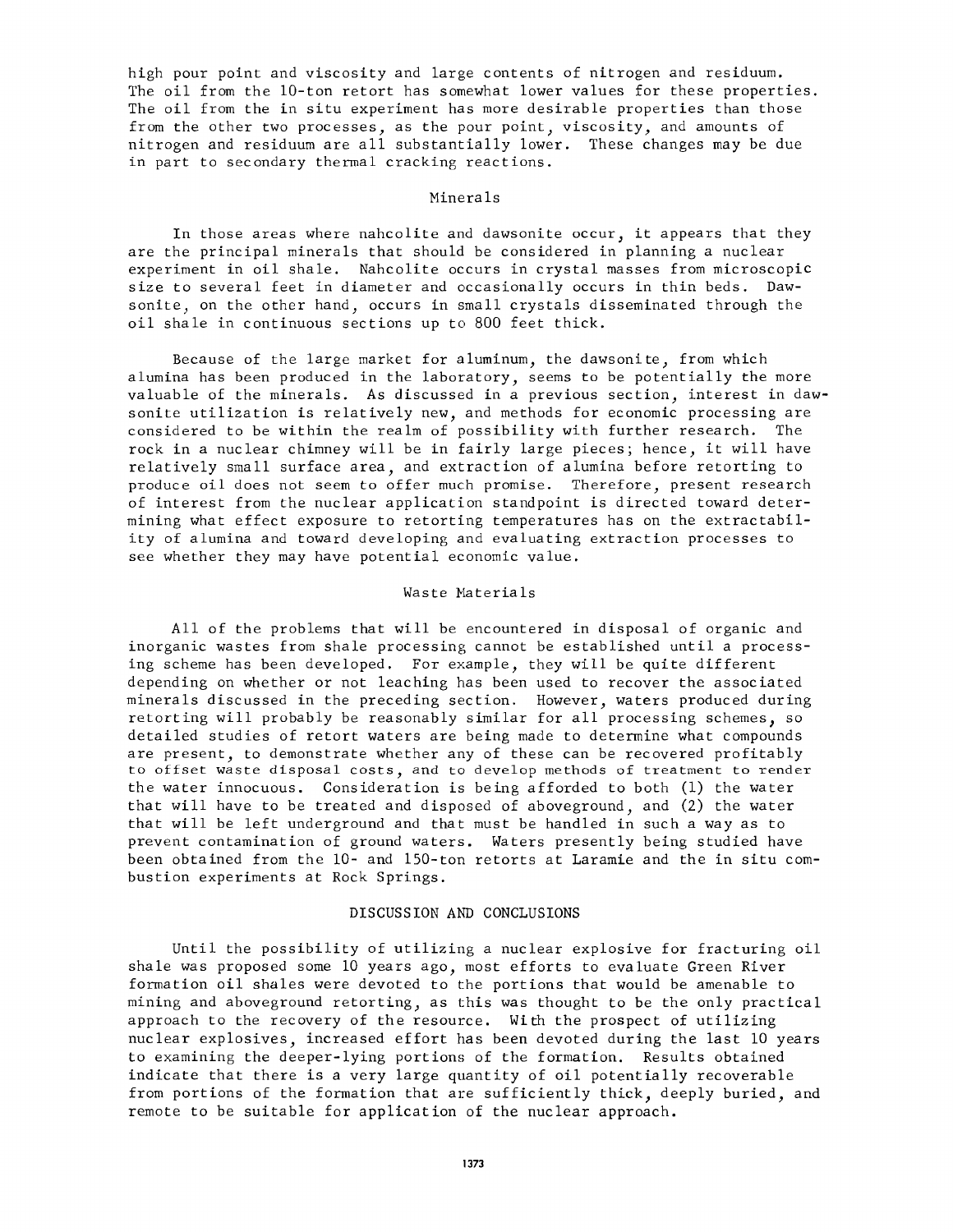Physical property determinations that have been made on the oil shale indicate that a nuclear explosive should produce a rubble-filled chimney and a surrounding fractured zone. The rubble, before retorting, will have sufficient strength to support itself and very high permeability. However, as the shale is heated toward retorting temperatures, it will have a tendency to become plastic, particularly in the case of higher-grade shales. Also, as the organic material is removed, the shale will lose much of its strength. Much additional information needs to be obtained concerning shale properties, as these properties will have to be considered in such contexts as placement of the nuclear device with relation to rich zones and design of the recovery system for the fractured area around the nuclear chimney.

The increased efforts of the last several years to evaluate the deeperlying shales that would be suitable for a nuclear recovery process have indicated that certain of these shales contain associated minerals that may be recoverable along with the oil normally sought from oil shale. The presence of these minerals should not have any effect on the proposed experiments to determine whether or not nuclear fracturing and subsequent retorting offer promise as a means of recovering oil from oil shale. However, if these experiments indicate that this method has merit for the recovery of oil, economic recovery of the associated minerals, if suitable methods can be developed, could have a definite effect on the commercial application of the overall technique. Research has not yet progressed far enough to indicate how likely this possibility may be.

Experiments on the 10- and 150-ton retorts at Laramie are designed to give data which will indicate whether or not there is a reasonable chance of retorting successfully the ungraded rubble in a nuclear chimney. Results from the 10-ton retort showed that recoveries of approximately 80 percent of Fischer assay could be achieved on charges having pieces with maximum dimensions of 20 inches. Because of these encouraging results, the research has been scaled up to the 150-ton retort which has so far had only one shakedown run. However, this run was conducted without difficulty on a charge containing pieces as large as 3 feet by 4 feet by 6 feet, and weighing 7500 pounds, to give a recovery of about 60 percent of Fischer assay. Recoveries from the two retorts were achieved over a reasonably wide range of operating conditions, indicating that the process was not unduly sensitive to operating variables. Pressure drops across the beds in both retorts were less than 0.2 inch of water and did not increase appreciably during retorting, indicating that neither pressure drop nor pressure buildup in a nuclear chimney would be a problem in retorting the rubble column.

Research designed specifically to study problems involved in recovering oil from the fractured area surrounding the nuclear chimney is not in progress. However, in situ combustion experiments on shale fractured by combinations of electrolinking, hydraulic pressure, and chemical explosives are yielding data pertinent to the problems. Results indicate that combustion can be started and maintained in shale that has been fractured with some as-yet-undetermined degree of similarity to the broken material that presumably will surround a nuclear chimney. Although these results are encouraging, the present research is on a narrow shale interval (20 feet) at shallow depths, so results cannot be projected directly to the nuclear experiments. Planned research at depths of several hundred feet should yield more pertinent data.

### LITERATURE CITED

1. The Bronco Oil Shale Study. PNE-1400, Clearinghouse for Scientific and Technical Information, Springfield, Va., October 1967, 64 pp.